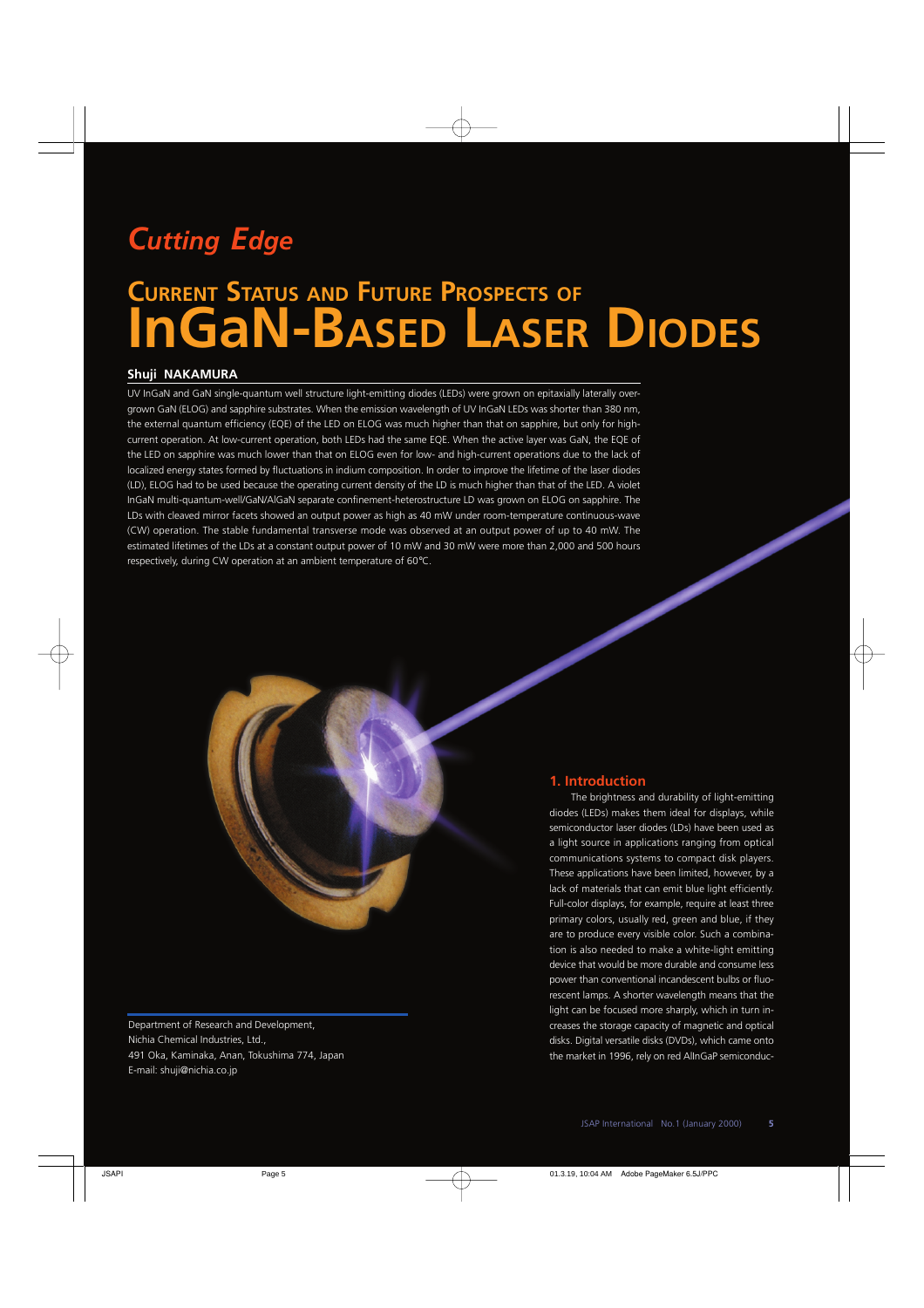tor lasers and have a data capacity of about 4.7 gigabytes (Gbytes), compared to 0.65 Gbytes for compact disks (CDs) which use infrared lasers. By moving to violet wavelengths using III-V nitride-based semiconductors, the capacity could be increased to more than 15 Gbytes. The violet III-V nitride-based LDs could also improve the performance of laser displays, printers and undersea optical communications. III-V nitride-based semiconductors have a direct band gap that is suitable for blue lightemitting devices: the band gap energy of aluminum gallium indium nitride (AlGaInN) varies between 6.2 and 2.0 eV, depending on its composition, at room temperature (RT). Thus, by using these semiconductors, red to ultravioletemitting devices can be fabricated.

The first breakthrough for III-V nitridebased semiconductors was the use of AlN<sup>1,2)</sup> or GaN3,4) nucleation layers for the GaN growth. Using these nucleation layers it became possible to obtain high-quality GaN films with a mirror-like flat surface, a low residual carrier concentration, a high mobility and a strong photoluminescence (PL) intensity in spite of a large lattice mismatch of 15% between GaN and the sapphire substrate. The second big breakthrough for III-V nitride-based LEDs and LDs was not only that p-type GaN was obtained but that the reason why it had not been obtained before was also clarified.

For the LEDs and LDs, a p-n junction is used to inject holes and electrons into the active layers from the p-type layer and the n-type layer, respectively. Thus, both p-type and n-type conductivity control is necessitated to fabricate these devices. It was easy to obtain n-type GaN from the beginning. However, it was impossible to obtain p-type GaN films for a long time.5,6) Unavailability of p-type GaN films had prevented the realization of light emitting diodes from III-V nitrides, such as blue LEDs and LDs. Since the 1970s, many people had tried to make p-type GaN by doping with, for ex-

ample Zn, $^{7}$  Be,  $^{8}$  Mg,  $^{9}$  and Cd<sup>10)</sup> into GaN as an acceptor impurity.

However, the reason why a low-resistivity p-type GaN could not be obtained when GaN was doped with impurities was not clear. In 1989, Amano et al.<sup>11)</sup> obtained p-type GaN films using Mg-doping as an acceptor impurity followed by a post low-energy electron-beam irradiation (LEEBI) treatment using a metalorganic chemical vapor deposition (MOCVD) growth method. After the growth, LEEBI treatment was performed for Mg-doped GaN films to obtain a low-resistivity p-type GaN film. The effect of the LEEBI treatment was considered to be Mg displacement due to the energy of the electron beam irradiation. No one except Amano *et al*. had succeeded in obtaining p-type GaN until 1992 because the mechanism of the LEEBI treatment was not understood exactly.

In 1992, Nakamura *et al.<sup>12,13)</sup>* obtained p-type GaN films using nitrogen post-ambient thermal annealing for Mg-doped GaN instead of the LEEBI treatment. Before thermal annealing, the resistivity of Mg-doped GaN films was approximately  $1x10<sup>6</sup>$  Ωcm. After thermal annealing at temperatures above 700°C the resistivity became 2  $\Omega$ cm.<sup>12)</sup> Low-resistivity p-type GaN films, which were obtained by  $N_2$ -ambient thermal annealing, showed a resistivity as high as  $1x10<sup>6</sup>$  Ωcm after NH<sub>3</sub> ambient thermal annealing at temperatures above 600°C.<sup>13)</sup> They then proposed that atomic hydrogen produced by NH<sub>3</sub> dissociation at temperatures above 400°C was related to the acceptor compensation mechanism.<sup>13)</sup> A hydrogenation process whereby acceptor-H neutral complexes were formed in p-type GaN films was proposed<sup>13)</sup>: the formation of acceptor-H neutral complexes causes acceptor compensation. This hydrogenation process has now been accepted as the acceptor compensation mechanism of p-type III-V nitride-based semiconductor by many researchers.<sup>14-18)</sup> Theoretical calculations of this hydrogen passivation were undertaken by Neugebauer and Van de Walle.<sup>18)</sup> Thus, in 1992, the 20-year mystery of p-type GaN was resolved.

The third big breakthrough was that high quality InGaN film became available. As mentioned above, the InGaN active layer is used for all of the III-V nitride based LEDs and LDs to emit red to uv light. Thus, InGaN is a very important compound semiconductor among III-V nitride compounds because the InGaN active layer emits light by the recombination of the injected electrons and holes into the InGaN. In spite of its importance, nobody had succeeded in obtaining high-quality InGaN films which could emit a strong band-to-band emission at RT by optical pumping or current injection. $19-21$ 

In 1992, Nakamura and Mukai succeeded in growing high quality InGaN films for the first time, films which emitted a strong band to band emission from uv to green, by changing the In content of the InGaN using a novel two-flow MOCVD method.22) Finally, Nakamura *et al.*23) grew an InGaN multiple quantum well (MQW) structure and confirmed an enhanced strong PL intensity from the quantized energy levels of the InGaN well layer with a thickness of 25 µm. The addition of a small amount of indium into the GaN was very important in obtaining a strong band to band emission because GaN without the indium could not emit a strong band to band emission at RT. This reason is considered to be related to deep localized energy states.<sup>24-28)</sup>

Using the above-mentioned major breakthrough techniques, in 1994 Nakamura *et al*. developed the first blue InGaN/AlGaN double heterostructure LEDs<sup>29)</sup> and then developed blue/green InGaN quantum well (QW) structure LEDs in 1995.<sup>30)</sup> Then, ultraviolet (UV)/amber LEDs31,32) and the first demonstration of RT violet laser light emissions in InGaN/GaN/ AlGaN-based heterostructures under pulsed op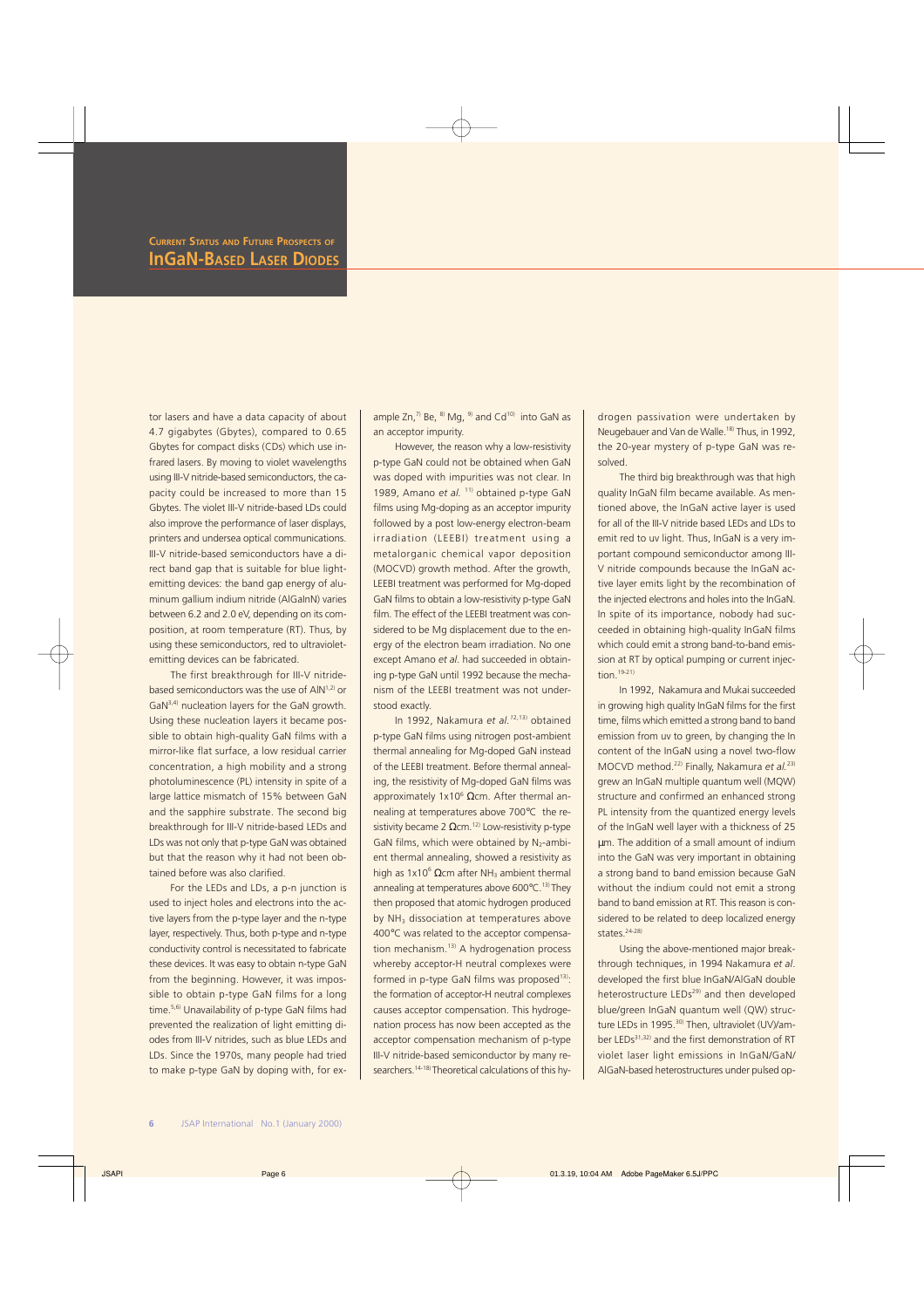eration were achieved.33) Since Nakamura *et al.* report of pulsed operation, many groups have reported pulsed operation of LDs using the same structure.<sup>34-40)</sup> Then, the latest results showed that the lifetime became as long as  $1,000^{41}$  and 10,000 hours<sup>42)</sup> under RT continuous-wave (CW) operation. Also, high power LDs were fabricated using epitaxially lateral overgrown GaN (ELOG)<sup>43)</sup> and GaN substrates.<sup>44)</sup> Then, at last, Nakamura *et al.*45) succeeded in making the first commercially available products from violet InGaN-based LDs in February 1999.

All of these light-emitting devices use an InGaN active layer instead of a GaN active layer; because it is difficult to fabricate a highly efficient light-emitting device using a GaN active layer, the reason for this is still not well known. Also, the InGaN active layer in these LEDs and LDs includes a large number of threading dislocations (TDs) from  $1x10^8$  to  $1x10^{12}$  cm<sup>-2</sup> originating from the interface between GaN and the sapphire substrate due to a large lattice mismatch of 15 %.<sup>46,24)</sup> The TDs are considered to be formed as a result of a complex set of interactions including the interface energy, the nucleation density, and island coalescence.<sup>47)</sup> In spite of these large numbers of dislocations, the efficiency of the InGaN-based LEDs and LDs is much higher than that of the conventional III-V compound semiconductor (AlGaAs and AlInGaP)-based LEDs and LDs. In many conventional optoelectronic devices, the device performance has been limited by the control of both point defects and structural defects in these materials. However, the most recent reports suggest that III-V nitride-based devices are less sensitive to dislocations than conventional III-V semiconductors.

Numerous studies have investigated the origin of these defects,<sup>47)</sup> and their effects on the structural, $49,50)$  optical, $51,52)$  electronic, $53,54)$ and morphological properties<sup>47,55-57)</sup> of heteroepitaxial GaN layers. Rosner *et al.*52) characterized the correlation between TDs as observed by transmission electron microscopy (TEM), surface morphology as observed by atomic force microscopy (AFM) and wavelength-resolved cathodoluminescence (CL) imaging. The dark areas in the CL images were regions of the film where minority carriers were depleted due to the high nonradiative recombination velocity at these dislocations. Sugahara *et al.*58) observed the TD at the same location in n-type GaN films using plan-view TEM and CL images to study the TDs. There was a clear oneto-one correspondence between the dark spots observed in the CL images and the dislocations in TEM images, indicating that the dislocations are nonradiative recombination centers. The minority carrier (hole) diffusion length was estimated to be approximately 50 nm by the analysis of the CL dark spots. Chichibu *et al.*59) studied the emission mechanisms of GaN and InGaN quantum wells (QWs) by comparing their optical properties as a function of TD density, which was controlled by a lateral epitaxial overgrowth (LEO) technique. PL intensity was slightly strengthened by reducing TD density from  $1x10^{10}$  cm<sup>-2</sup> to nearly zero (less than  $1x10^6$  cm<sup>-2</sup>). Also, the major PL decay time was independent of the TD density.

These results suggested that the emission mechanisms are unaffected by TDs. TDs are considered to simply reduce the net volume of light-emitting area. The effect is less pronounced in InGaN QWs, where carriers are effectively localized at a certain potential minimum caused by In composition fluctuations in the QWs to form quantized excitons,<sup>24-28)</sup> before being trapped in nonradiative pathways at TDs, resulting in a pronounced slow decay time (1-40 ns). The depth of these localized energy states with a small In composition fluctuation is enhanced by the large band gap bowing of the InGaN.60) Assuming that the lateral spacing of the effective bandgap (potential) minimum determines the carrier diffusion

length in InGaN, the carrier diffusion length was estimated to be less than 60 nm.<sup>28)</sup> Absence of change in the Stokes-like shift due to reduction of TD density revealed that the effective bandgap fluctuation in InGaN QWs was not due to a phase separation initiated by TDs.<sup>61, 62)</sup>

Epitaxially laterally overgrown GaN (ELOG) on sapphire was developed recently to reduce the number of TDs in GaN epitaxial layers.<sup>44,63,64)</sup> Using the ELOG, the number of TDs was reduced significantly in the GaN grown on a  $SiO<sub>2</sub>$ stripe mask. The blue InGaN single-quantumwell (SQW) structure LEDs were fabricated on the ELOG to study the role of dislocations.<sup>65)</sup> The output power of blue LEDs grown on the ELOG was almost the same as that grown directly on sapphire substrates at a forward current from 0 to 60 mA in spite of a large difference of TD density between both LEDs.<sup>13)</sup> To explain the high efficiency and long lifetime of InGaN-based LEDs grown on sapphire, the existence of localized energy states formed by In composition fluctuations of InGaN layer was proposed.24-28) For InGaN-based LDs, however, the TD density had to be decreased to lengthen the lifetime by using the ELOG. For InGaNbased LEDs, the lifetime of the LEDs is more than 100,000 hours in spite of the large number of dislocations.

This difference in lifetime-behavior between LDs and LEDs is probably caused by the difference in the operating current density in the two devices. The operating current density of LDs is about one order higher than that of LEDs. In order to study the role of dislocations in InGaN and GaN layers further, UV InGaN and GaN SQW-structure LEDs were fabricated on ELOG and sapphire substrates. We call these, UV InGaN and GaN SQW-structure LEDs, UV InGaN and GaN LEDs respectively, for simplicity. The performance of current InGaN-based LDs is also described here.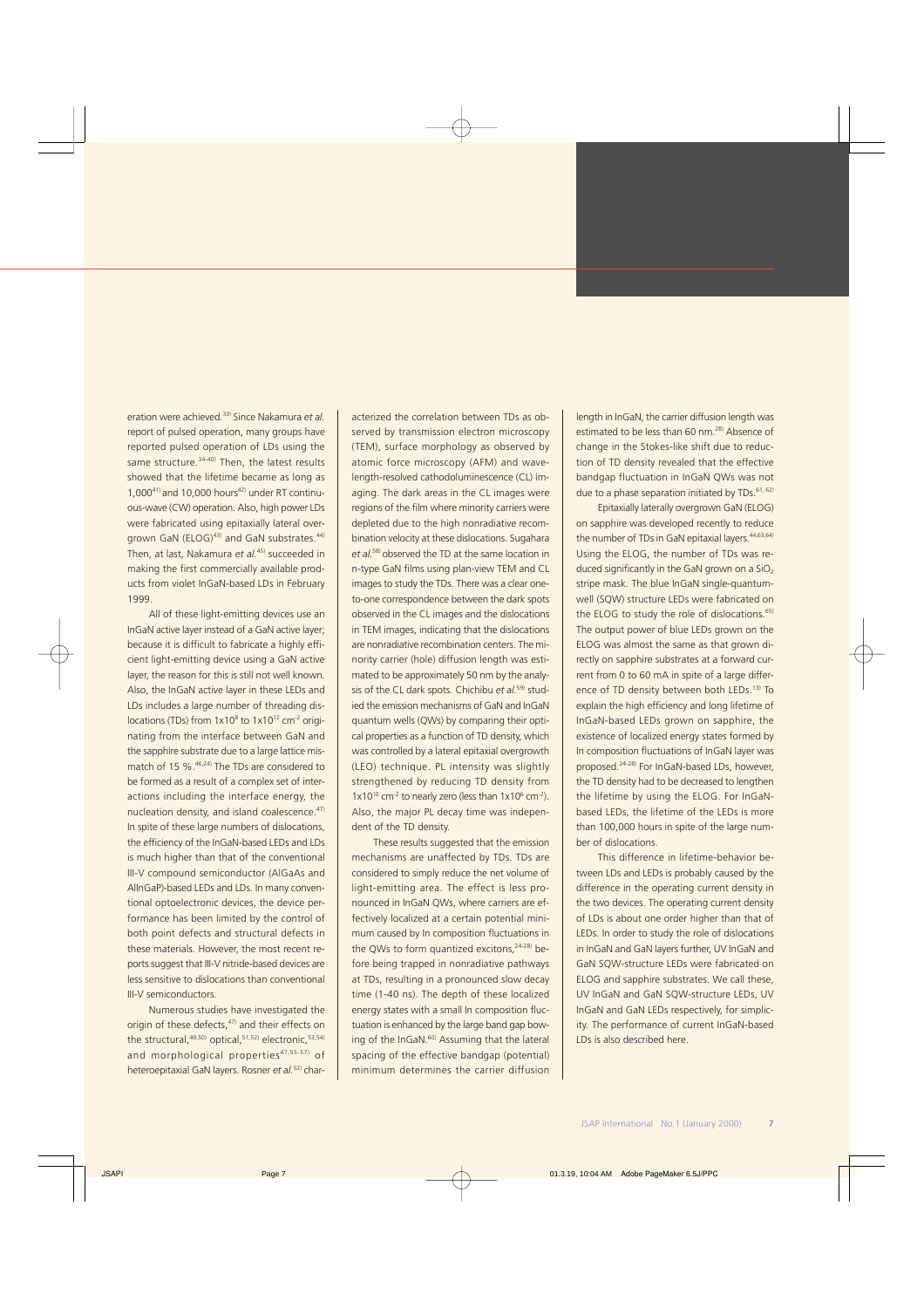

Fig. 1

Emission spectra of UV InGaN LEDs on (a) ELOG and (b) sapphire substrates at various forward currents at RT.

## **2. UV InGaN and GaN LEDs grown on ELOG**

III-V nitride films were grown using the two-flow metal-organic chemical vapor deposition (MOCVD) method, the details of which have been described previously.<sup>3,4)</sup> First, selectively grown on a 2µm-thick GaN layer grown on a (0001) C-face sapphire substrate. The  $0.1 \mu$ m-thick silicon dioxide (SiO<sub>2</sub>) mask was patterned to form 4µm-wide stripe windows with \_ a periodicity of 12 µm in the GaN <1 100> direction. Following the 15µm-thick GaN growth on the SiO<sub>2</sub> mask pattern, the coalescence of the selectively grown GaN allowed the formation of a flat GaN surface over the entire substrate. The coalesced GaN was designated the ELOG.44,63,64)

We examined the defect density by planview transmission electron microscopy (TEM) observation of the surface of ELOG substrates. The number of dislocations on the  $SiO<sub>2</sub>$  mask area was close to zero and that on the window area was approximately 2x10<sup>7</sup>/cm<sup>2</sup>.<sup>44)</sup> This ELOG was the same as that used to fabricate blue SQW LEDs previously.<sup>65)</sup> After obtaining a 15µm-thick ELOG substrate, UV InGaN and GaN LEDs were grown on the substrate.<sup>31,66)</sup> The growth conditions of each layer are described elsewhere.<sup>3)</sup> The LED structure consists of a 1.5µm-thick undoped GaN layer, a 2.4µmthick n-type GaN:Si layer, a 0.2µm-thick undoped GaN layer (current spreading layer), a 400Å-thick n-type AlGaN:Si, a 50Å-thick undoped InGaN or GaN active layer, a 600Åthick p-type  $Al<sub>0.2</sub>Ga<sub>0.8</sub>N:Mg$  layer and a 0.1 $µm$ thick p-type GaN:Mg layer. The structure of these LEDs is almost the same as that of previous UV InGaN LEDs.<sup>31,66)</sup> The In composition of the InGaN well layer was close to zero for UV LEDs.31,66)

For comparison, LEDs of the same structure of LEDs were grown directly on sapphire substrate. The fabrication of LED chips (350µm x 350µm) was accomplished as follows: the surface of the p-type GaN layer was partially etched until the n-type GaN layer was exposed; next, a Ni/Au contact was evaporated onto the p-type GaN layer and a Ti/Al contact on to the n-type GaN layer. The characteristics of the LEDs were measured under a direct current (DC) at room temperature.

Figure 1 shows the emission spectra of UV InGaN LEDs on ELOG and sapphire substrates at various currents at RT. The peak wavelengthof both LEDs is around 380 nm. The large spectrum width is due mainly to fluctuations in indium composition in the InGaN welllayer.24-28) This means that the degree of fluctuations is the same in both LEDs in spite of a large difference in the TD density. Thus, the In composition fluctuations are not related to the TDs. In both spectra, a small blue-shift is observed due to the band-filling effect of the localized energy states formed by In composition fluctuations.24-28) However, the degree of blue-shift is relatively small due to the small In composition fluctuations that resulted from the small In composition in the InGaN well-layer. The ELOG and GaN on sapphire had average dislocation densities of  $7x10^6$ /cm<sup>2</sup> and  $1x10^{10}$ / cm<sup>2</sup> respectively. Here, the average dislocation density of the ELOG on sapphire was obtained by dividing the dislocation density of  $2x10^7$ /cm<sup>2</sup> on the window region by the ratio of (stripe periodicity of 12µm) / (window width of 4µm) because the dislocation density on the  $SiO<sub>2</sub>$ stripe region was almost zero. The size of the LED chip is as large as 350 µm x 350 µm. Each LED chip includes many window and  $SiO<sub>2</sub>$  stripe regions. Therefore, we used an average dislocation density for the ELOG on sapphire.

Figure 2 shows the external quantum efficiency (EQE) of UV InGaN and GaN LEDs as a function of forward current. From this figure,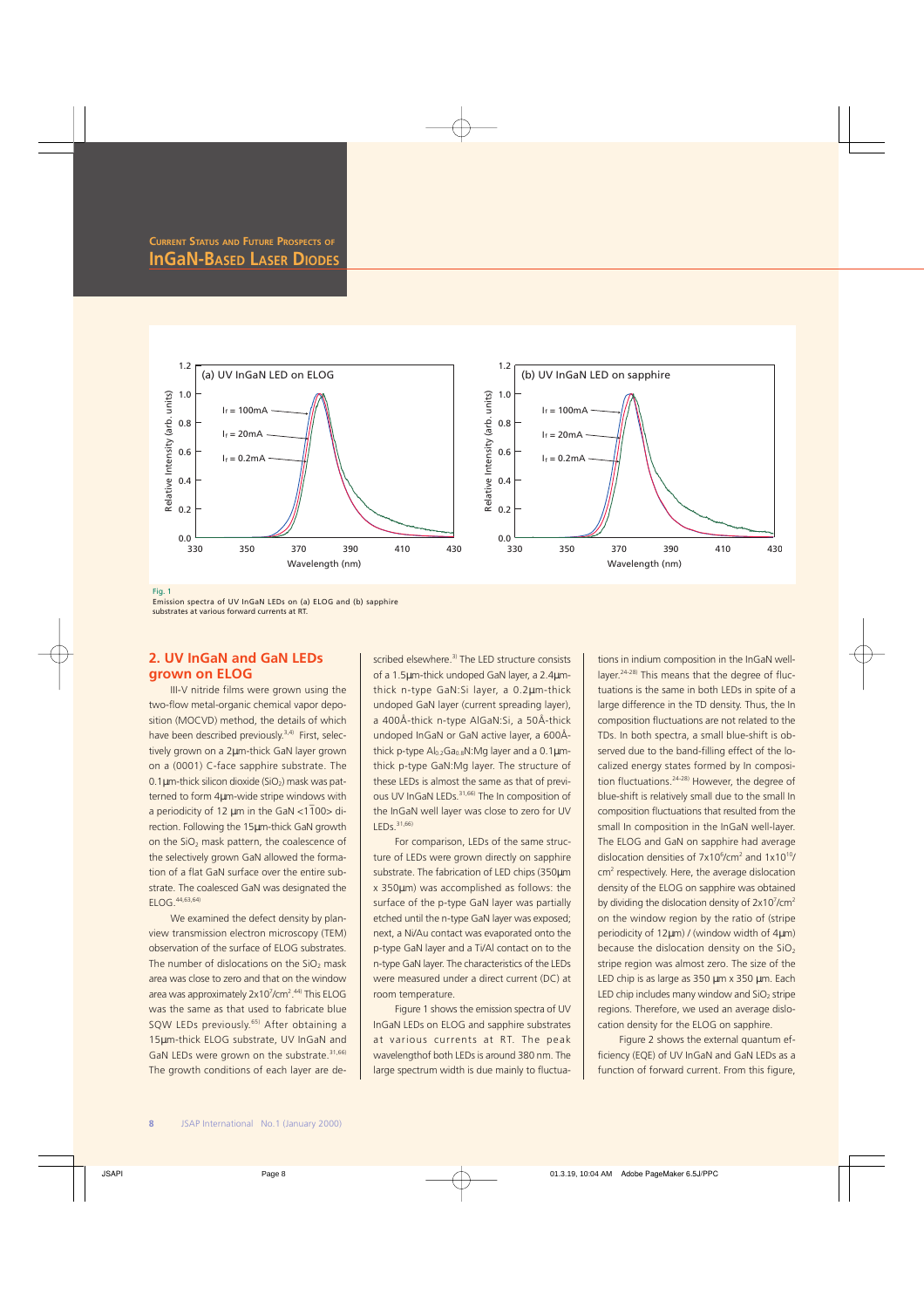the EQE of UV InGaN LED on sapphire is almost the same as that on ELOG at low currents below 0.4 mA. Thus, the carriers are easily captured by localized energy states formed by In composition fluctuations at low currents, and radiatively recombine before they are captured by nonradiative recombination centers formed by a large number of dislocations.<sup>67)</sup> With increasing current, some carriers can overflow from the localized energy states due to a small In composition fluctuation of UV InGaN LEDs, and reach nonradiative recombination centers. As a result, the efficiency of UV InGaN LEDs on sapphire decreases at high currents. By reducing the dislocation density using ELOG, UV InGaN LEDs can emit a stronger power output even at high currents. On the other hand, the EQE of UV GaN LED on sapphire is lower than that on ELOG even at low currents because there are no localized energy states formed by In composition fluctuations. It is only by reducing the dislocation density, that the EQE of UV GaN LEDs can be increased using ELOG, as shown in Fig.  $2.67$ 

Recently, many groups have reported that the quantum-confined Stark effect (QCSE) resulting from the piezoelectric field due to strain determines the emission mechanism of InGaN or GaN-based LEDs.<sup>68-71)</sup> This field, if sufficiently strong, will induce a spatial separation of the electron and hole wave functions in the well. Then, the wave function overlap decreases and the inter-band recombination rate is reduced. It is difficult to explain the results in Fig. 2, by QCSE<sup>67)</sup>: that is to say, the difference in the behaviour of UV InGaN and GaN LEDs, using UV InGaN LEDs on sapphire and ELOG have the same efficiency at low currents. However, the efficiency of UV GaN LED on sapphire is much lower than that on ELOG even at low currents. Considering the strain in the well-layer, QCSE should be almost the same for all of these LEDs. The results can be explained only by the localized energy states formed by In composition fluctuations as mentioned above, and not by QCSE.

Figure 3 shows EQE as a function of the emission wavelength of UV/blue/green InGaN LEDs with different In compositions. EQE is







#### Fig. 3

EQE as a function of emission wavelength of UV/blue/green InGaN LEDs with different In compositions.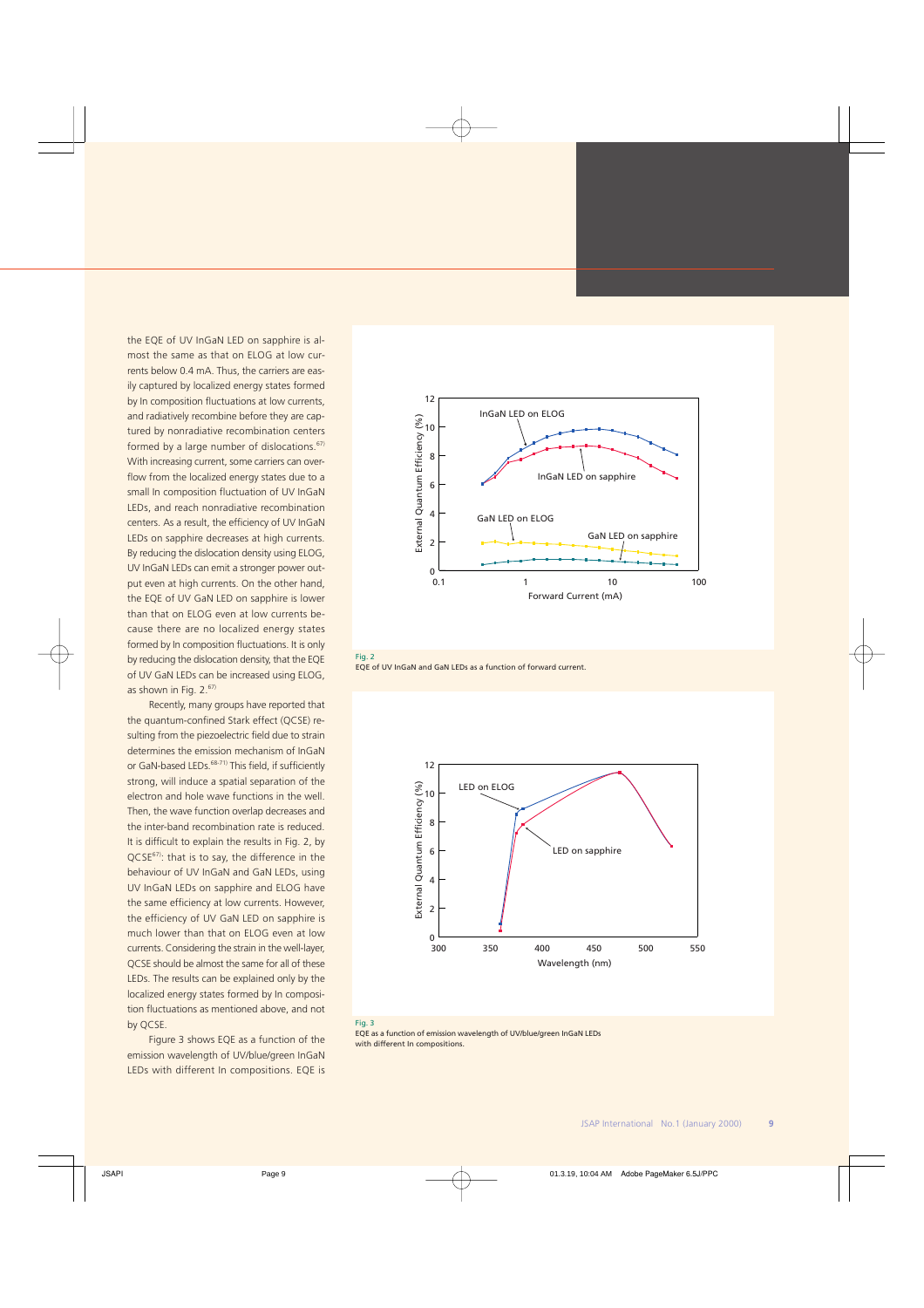

#### Fig. 4

Model of localized energy states formed by In composition fluctuations. (a) When the degree of In composition fluctuations is small, carriers easily overflow the localized states with increasing current. (a) When the degree of In composition fluctuations is large, carriers are still confined even at high current operation.

highest at a wavelength in the blue region due to a large number of deep localized energy states formed by large fluctuations in indium composition. At wavelengths in the blue and green regions, there was no difference in EQE between LEDs on ELOG and sapphire despite a large difference in the dislocation density between them.<sup>65)</sup> However, UV LEDs with an emission wavelength shorter than 380 nm exhibit a different behavior: EQE becomes much lower when the LED was fabricated on sapphire due to a large number of dislocations. When the emission wavelength of UV LEDs with an active layer of GaN is 360 nm, the EQE of GaN LEDs on ELOG is two times higher than that on

sapphire. These results can be explained by only using the localized energy states formed by In composition fluctuations in the InGaN welllayer, as mentioned in respect of Fig. 2. When electrons and holes are injected into the InGaN active layer of the LEDs, they are captured by the localized energy states before they are captured by the nonradiative recombination centers caused by a large number of threading dislocations. At these large localized energy states, localized excitons with a relatively high binding energy due to a quantum-well structure are formed for radiative recombination. When the In composition of the InGaN active layer is small, such as for UV LEDs, the In composition fluctuations become much smaller.

When electrons and holes are injected into this InGaN well-layer with a small In composition fluctuation, some of the injected carriers overflow from the localized energy states with increasing current and reach nonradiative recombination centers formed by a large number of dislocations. Then, the EQE becomes lower with increasing current, as shown in Figs. 2 and 3. Without In in the active layer, which means the GaN active layer, there are no In composition fluctuations to cause the formation of the localized energy states in the InGaN active layer. In this case, EQE is small even at low currents. However, EQE increases dramatically by reducing the number of dislocations using ELOG, as shown in Figs. 2 and 3, because the number of nonradiative recombination centers is decreased by reducing the number of dislocation densities. When the emission wavelength is shorter than 370 nm, EQE decreases dramatically, due mainly to the self-absorption of p- and n-GaN contact layers.

Taking QCSE into consideration in Fig. 3, it is difficult to explain why EQE gradually decreases with decreasing emission wavelength of InGaN LEDs from 470 nm to 370 nm in spite of decreasing the strain in the InGaN well-layer. These results can be explained only by the localized energy states formed by In composition fluctuations. The In composition of the InGaN well- layer decreases with decreasing emission wavelength of LEDs. This means that the degree of In composition fluctuation becomes much smaller with decreasing emission wavelength of LEDs. Then, some of the carriers injected into the InGaN well layer can overflow from the localized energy states due to a small number of shallow localized energy states, and then reach nonradiative recombination centers formed by a large number of dislocations, as shown in Fig. 4.

Figure 4 shows the schematic model of localized energy states formed by In composition fluctuations in the InGaN well layer. Thus, EQE becomes smaller when the emission wave-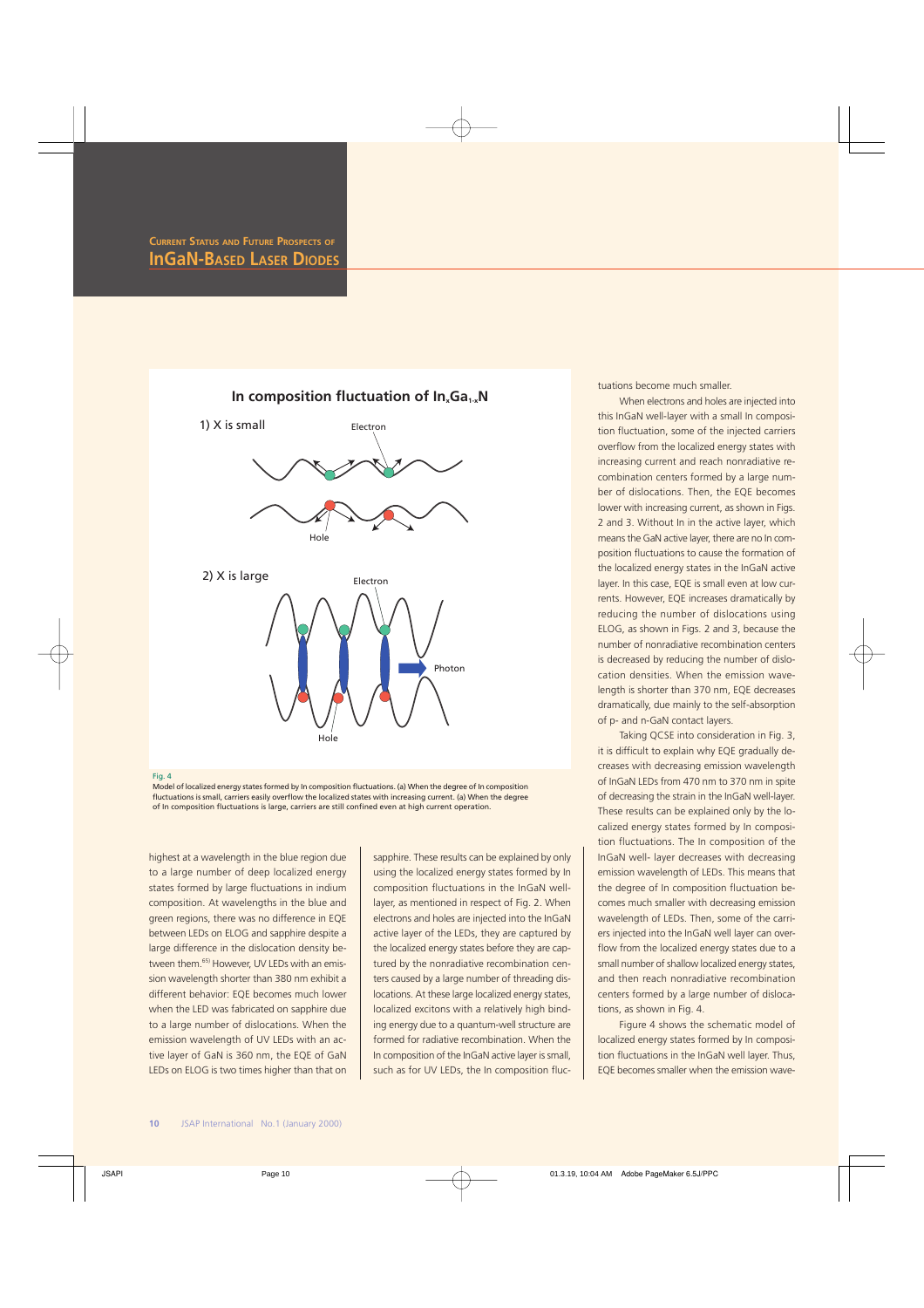



length becomes shorter. When the emission wavelength exceeds the blue region, EQE also decreases, as shown in Fig. 3, due to the poor crystal quality of the InGaN layer: it is difficult to grow an InGaN layer with a high In-content due to the phase separation of InGaN during growth.72)

## **3. Violet InGaN-MQW/GaN/ AlGaN SCH LDs**

Even if InGaN active layers are used for LEDs and LDs, with increasing current, some carriers can overflow from the localized energy states due to a small In composition fluctuation of UV InGaN LEDs and LDs, and reach nonradiative recombination centers, as mentioned above. As a result, the efficiency of UV InGaN LEDs and LDs on sapphire decreases at high current operation. The operating current density of the LDs (2-5 kA/cm<sup>2</sup>) is much higher (more than 10 times) higher than that of LEDs (0.04 kA/cm<sup>2</sup>). Thus, under laser operation, many carriers can overflow from the localized energy states, and reach nonradiative recombination centers formed by a large number of TDs when the LDs were fabricated directly on sapphire substrate.<sup>67</sup> Through this nonradiative recombination of the carriers, the internal loss of the cavity of the LDs is increased, and the threshold current density of the LDs is increased.

 $67$ ) As a result, the lifetime of the LDs was shortened to around 300 hours.<sup>73,74)</sup> Thus, only by reducing the dislocation density using ELOG, can the lifetime of InGaN-based LDs be lengthened by reducing the threshold currents.<sup>67)</sup> Here, the present performance of InGaN-MQW/ GaN/AlGaN SCH LDs grown on ELOG is described.

On the above-mentioned ELOG substrate the laser structure was grown as shown in Fig. 5. The details of the InGaN-MQW/GaN/AlGaN SCH laser structure are described in other papers.3,41-45) The surface of the p-type GaN layer was partially etched until the n-type GaN layer and p-type Al0.15Ga0.85N/GaN MD-SLS cladding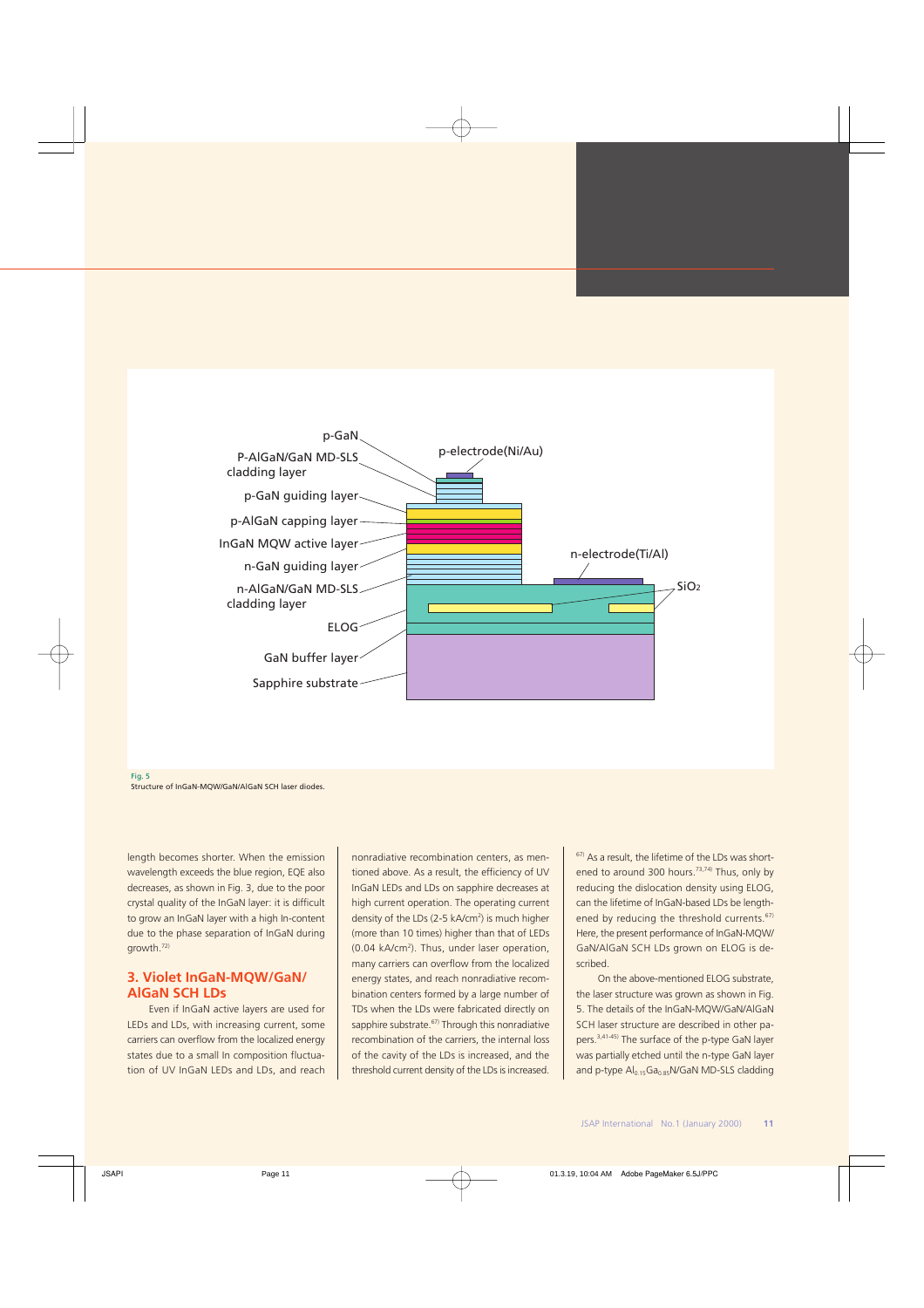layer were exposed to form the ridge-geometry LDs. The stripe width was 2 µm and the cavity length was 600 µm. The region of the ridge-geometry LD of 2 µm x 600 µm was formed on the laterally overgrown region of the GaN on  $SiO<sub>2</sub>$  stripe-shaped mask. A laser cavity was formed by cleaving the facets along \_ the {1 100} face of the LD grown on the ELOG. A facet coating consisting of two pairs of quarter-wave TiO<sub>2</sub>/SiO<sub>2</sub> dielectric multilayers was formed on one side of the facets. The output power of the LD was measured from an uncoated facet. The electrical characteristics of the LDs fabricated in this way were measured under a direct current (DC).

Figure 6 shows the voltage-current (V-I) characteristics and the light output power per uncoated cleaved facet of the LD as a function



Typical L-I and V-I characteristics of InGaN-MQW/GaN/AlGaN SCH LDs measured under CW operation at RT.





L-I curves of InGaN-MQW/GaN/AlGaN SCH LDs at various ambient temperatures.



Fig. 8. Threshold current of  $I_{th}(T)$  as a function of the ambient temperature.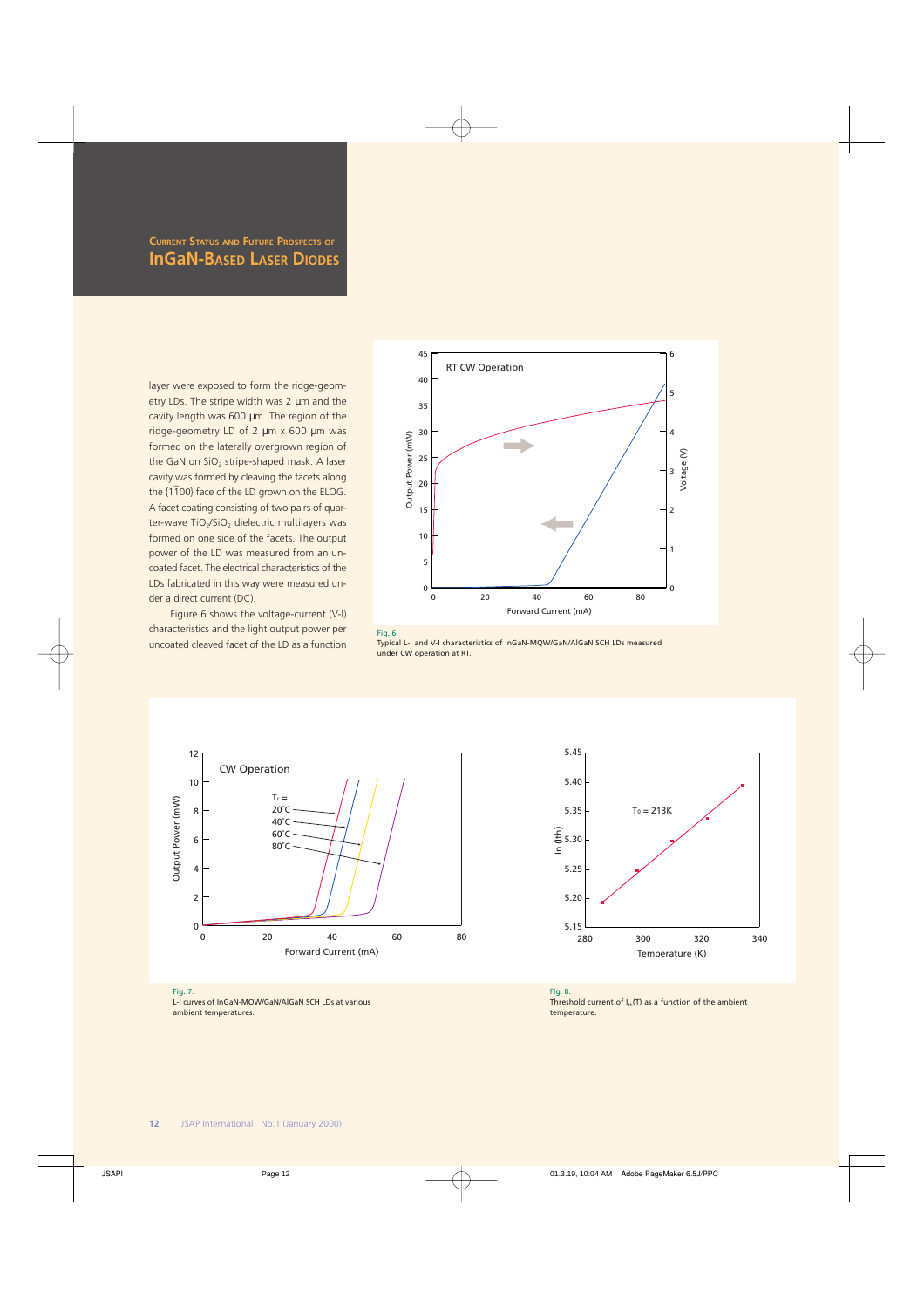of the forward DC current (L-I) at RT. No stimulated emission was observed up to a threshold current of 43 mA, which corresponds to a threshold current density of 3.6 kA/cm<sup>2</sup>. The threshold voltage was 4.3 V. The output power of the LDs was as high as 40 mW at an operating current of 90 mA. At an output power of up to 40 mW, no kink was observed in the L-I curve because the transverse mode was stable at a fundamental transverse mode with a small ridge width of 2  $\mu$ m.<sup>75)</sup> The slope efficiency was as high as 1.0 W/A.

The temperature dependence of the L-I curves of the LDs was measured under CW operation at temperatures between 20°C and 80°C, as shown in Fig.7. The threshold current increased gradually with increasing temperature. The characteristic temperature  $T_0$ , which was used to express the temperature dependence of the threshold current in the form  $I_{th}(T)$  $= I_0 exp(T/T_0)$ , was estimated to be 213 K as shown in Fig. 8. Figure 8 shows the  $ln(l_{th}(T))$  as a function of temperature. Here,  $I_0$  is a constant, T is the absolute temperature and  $I_{\text{th}}(T)$  is the threshold current. The value of this characteristics temperature was the highest one ever obtained in our group. The typical value of the characteristic temperature was around 150 K.

The measurement of the far-field patterns (FFPs) was performed, as shown in Fig. 9. At an output power of 30 mW, the FFP in the direction parallel (X) to the epitaxial layers collapsed to 9.7°; and the FFP extended to 24.9 ° in the perpendicular direction (Y). The aspect ratio was 2.6. This value is relatively small and is desirable for practical applications to condense a laser beam to a small spot size efficiently using collecting lens.

Next, the emission spectra of the LDs were measured under RT-CW operation, as shown in Fig.10. An optical spectrum analyzer (ADVANTEST Q8347), which utilizes a Fourier transform spectrometer with a Michelson interferometer, was used to measure the spectra



#### Fig. 9.

FFP of InGaN-MQW/GaN/AlGaN SCH LDs in the planes parallel (X) and perpendicular (Y) to the junction at an output power of 30 mW under RT-CW operation.



#### Fig. 10.

Laser emission spectra measured under RT-CW operation at output powers of 3 mW, 10 mW, 30 mW and 50 mW.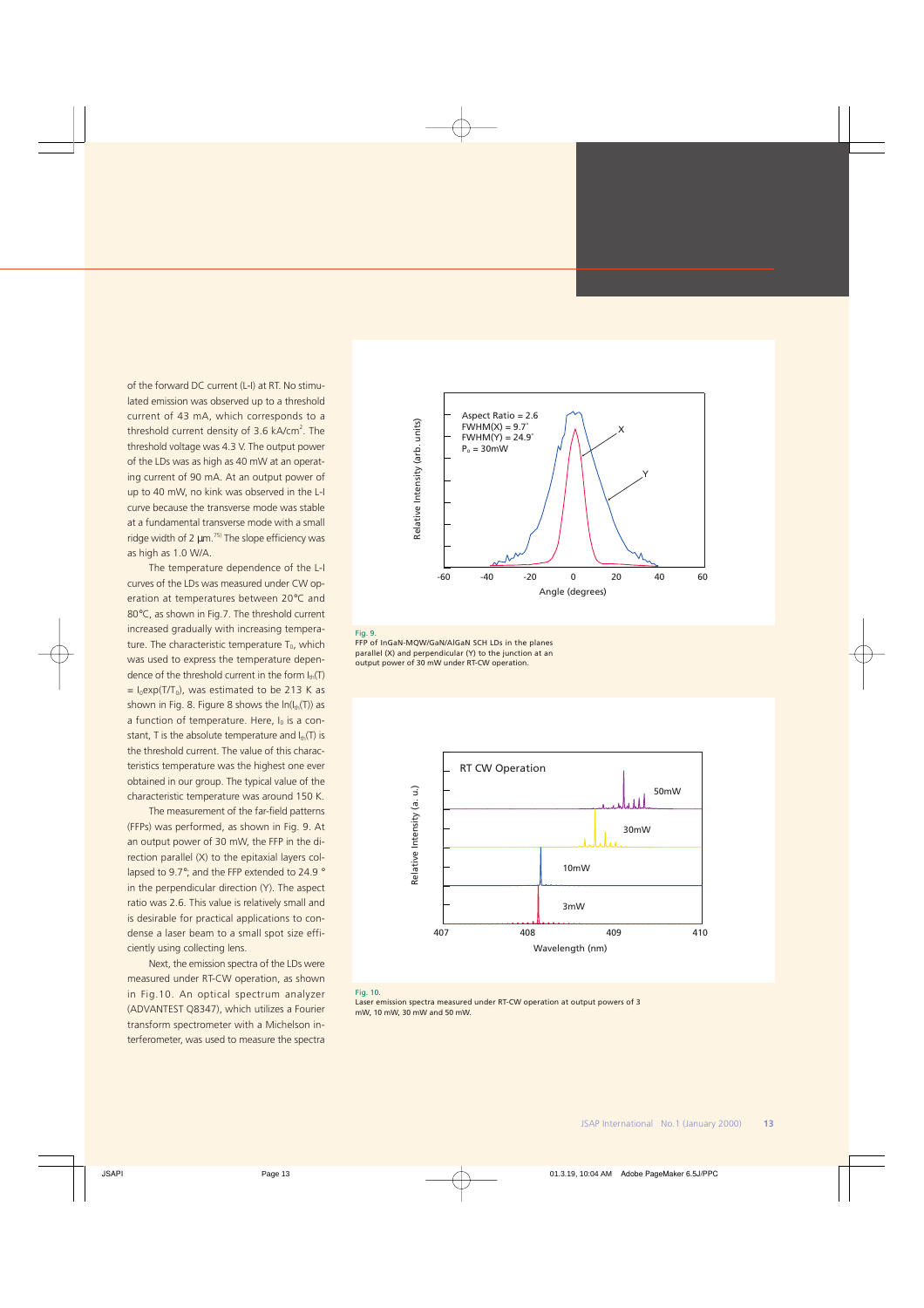of the LDs with a resolution of 0.001 nm. At output powers of 3 mW and 10 mW, singlemode laser emissions were observed at wavelengths of 408.1 nm and 408.2 nm. At output powers of 30 mW and 50 mW, multimode laser emissions were observed at wavelengths of 408.7 nm and 409.1 nm. Figure 11 shows the temperature dependence of the peak emission wavelength of three LDs under CW operation at an output power of 5 mW. During this measurement, the LDs were placed on a Peltier-type cooler to maintain the temperatures of the LDs between 10°C and 70°C. The average wavelength drift caused by the temperature change was estimated from this figureto be 0.06nm/K.

Figure 12 shows the results of a lifetime test of CW-operated LDs carried out at an ambient temperature of 60°C, in which the operating current is shown as a function of time under a constant output power of 10 mW controlled using an autopower controller (APC). After 78 hours of operation, only small degradation was observed. The degradation speed was defined to be dI/dt (mA/40 hours), where I is the operating current of the LDs and t is the time. Using this degradation speed, the estimated lifetime was determined to be the time when the operating current became 1.5 times the initial operating current of the LDs. The lifetime was estimated to be more than 2,000 hours under these conditions. For the application of writing DVDs and hard disk drives (HDDs), a high power of 30 mW is required. Figure 13 shows the results of a lifetime test of CW-operated LDs carried out at an ambient temperature of 60°C under a constant output power of 30 mW. In this case, the lifetime was estimated to be approximately 500 hours under the high-power of 30 mW and high-ambient-temperature of 60°C.





Temperature dependence of the peak emission wavelength of three LDs under CW operation at an output power of 5 mW.



#### Fig. 12.

Operating current of InGaN-MQW/GaN/AlGaN SCH LDs as a function of time under a constant output power of 5 mW at an ambient temperature of 50(C controlled using an autopower controller.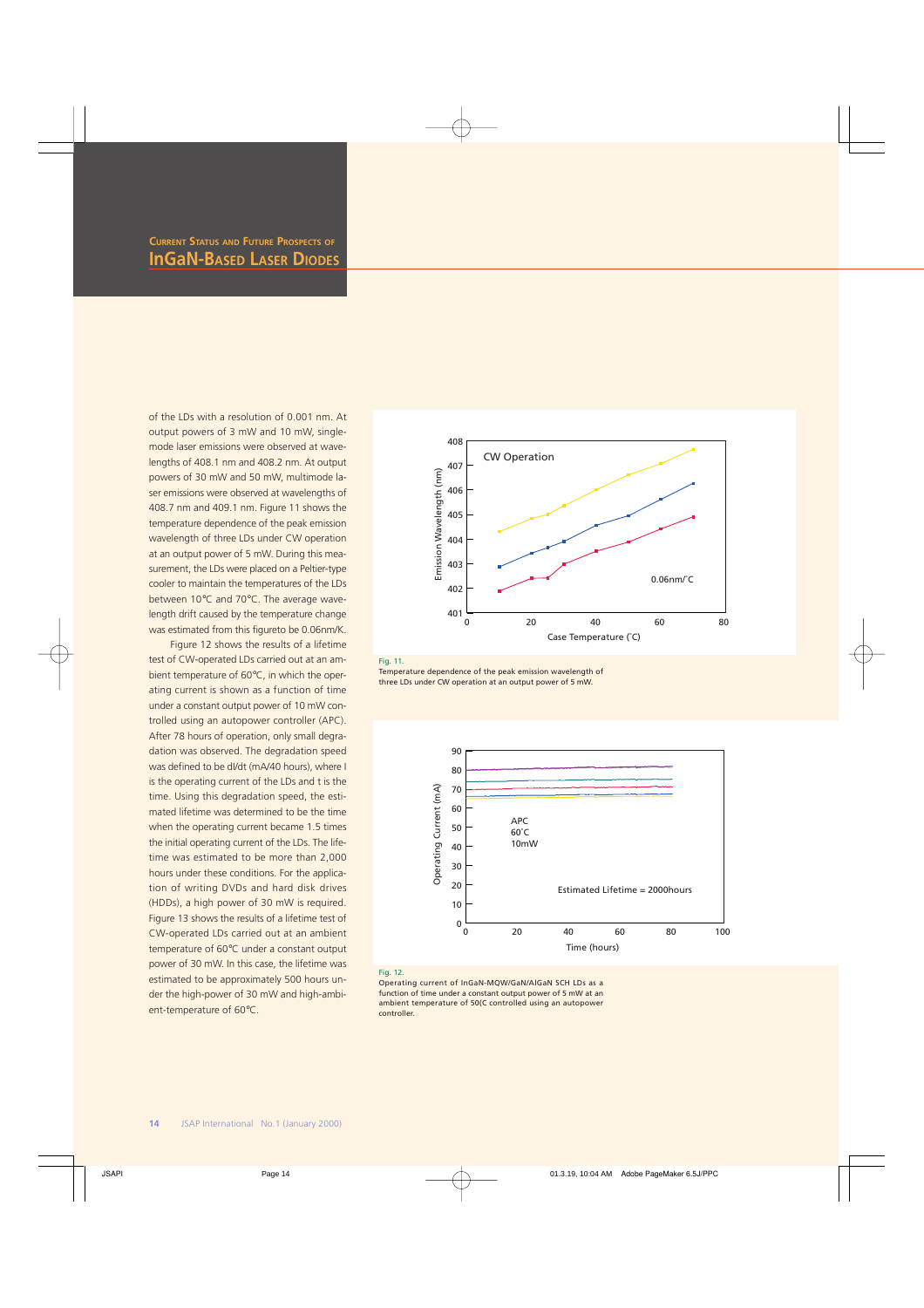## **4. Conclusions**

UV InGaN and GaN LEDs were grown on ELOG and sapphire substrates. When the emission wavelength of InGaN LEDs was shorter than 380 nm, EQE of the InGaN LED on ELO was much higher than that on sapphire at high currents. At low currents, both LEDs had the same EQE. When the active layer was GaN, EQE of the LED on sapphire was relatively low, both at low and high currents, due to the lack of localized energy states formed by In composition fluctuations. When the emission wavelength was in the blue and green regions, EQE was almost the same between LEDs on ELOG and sapphire due to a large number of deep localized energy states formed by large In composition fluctuations. EQE gradually decreases with decreasing emission wavelength of InGaN LEDs from 470 nm to 370 nm in spite of decreasing the strain in the InGaN well layer. These results cannot be explained by QCSE.

Only the localized energy states formed by In composition fluctuations can explain these results. The operating current of the LD is much higher than that of LEDs. Thus, under the operating conditions of the laser diodes, carriers injected into InGaN well layers easily overflow from the localized energy states, and reach nonradiative recombination centers formed by a large number of TDs. Thus, in order to improve the lifetime of the LD, the TD had to be reduced using ELOG substrate. InGaN-MQW/ GaN/AlGaN SCH LDs were fabricated on the ELOG. The LDs with cleaved mirror facets showed an output power as high as 40 mW under RT-CW operation with a stable fundamental transverse mode. The lifetime of the LDs at a constant output power of 30 mW was approximately 500 hours under CW operation at an ambient temperature of 60°C. High power LDs with an output power of 30 mW and a lifetime of 3,000 hours will be available soon because rate of progress in improvement of the lifetime is so fast.



#### Fig. 13.

Operating current of InGaN-MQW/GaN/AlGaN SCH LDs as a function of time under a constant output power of 30 mW at an ambient temperature of 60(C controlled using an autopower controller.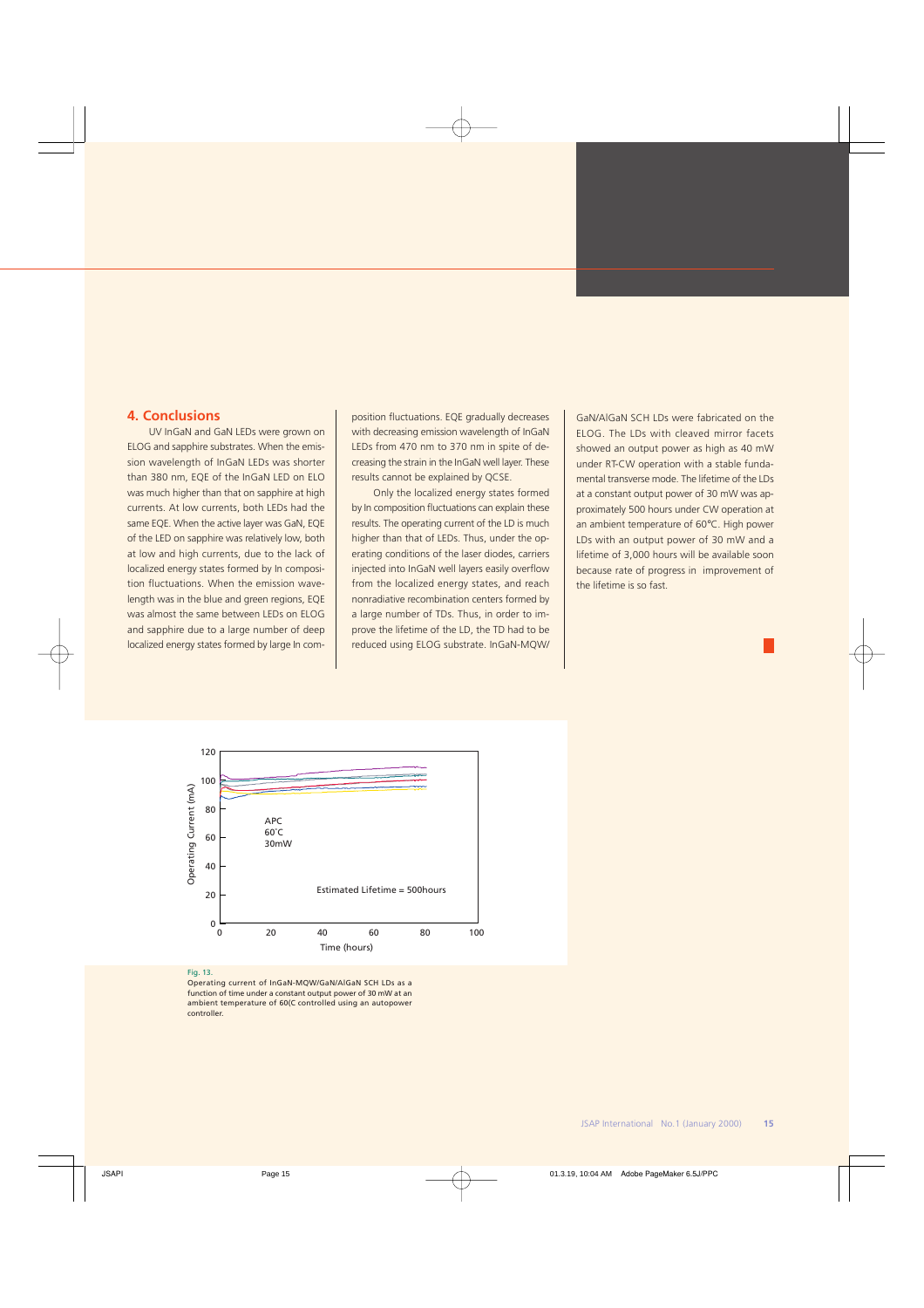### **References**

- 1) S. Yoshida, S. Misawa and S. Gonda: Appl. Phys. Lett. **42**, 427 (1983) .
- 2) H. Amano, N. Sawaki, I. Akasaki and T. Toyoda: Appl. Phys. Lett. **48**, 353 (1986) .
- 3) For a review, see S. Nakamura and G. Fasol: The Blue Laser Diode, 1sted. (Springer-Verlag, Heidelberg, 1997) .
- 4) S. Nakamura: Jpn. J. Appl. Phys. **30** , L1705 (1991) .
- 5) S. Strite and H. MorkoÁ, J. Vac. Sci & Technol. B **10**, 1237 (1992).
- 6) F. A. Ponce and D. P. Bour: Nature **386**, 351 (1997) .
- 7) J. I. Pankove, E. A. Miller and J. E. Berkeyheiser: RCA Review **32**, 383 (1971).
- 8) J. I. Pankove, M. T. Duffy, E. A. Miller and J. E. Berkeyheiser: J. Luminescene **8**, 89 (1973) .
- 9) H. P. Maruska, W. C. Rhines and D. A. Stevenson: Mat. Res. Bull. **7**, 777 (1972) .
- 10) O. Lagerstedt and B. Monemar: J. Appl. Phys. **45**, 2266 (1974) .
- 11) H. Amano, M. Kito, K. Hiramatsu and I. Akasaki: Jpn. J. Appl. Phys. **28** , L2112 (1989) .
- 12) S. Nakamura, T. Mukai, M. Senoh and N. Iwasa: Jpn. J. Appl. Phys. **31**, L139 (1992) .
- 13) S. Nakamura, N. Iwasa, M. Senoh and T. Mukai: Jpn. J. Appl. Phys. **31**, 1258 (1992) .
- 14) C. Wang and R. F. Davis: Appl. Phys. Lett. **63**, 990 (1993) .
- 15) M. Rubin, N, Newman, J. S. Chan, T. C. Fu and J. T. Ross: Appl. Phys.Lett. **64**, 64 (1994) .
- 16) M.S.Brandt, N.M.Johnson, R. J. Molnar, R. Singh and T. D. Moustakas: Appl. Phys. Lett. **64**, 2264 (1994) .
- 17) J. M. Zavada, R. G. Wilson, C. R. Abernathy and S. J. Pearton: Appl. Phys. Lett. **64**, 2724 (1994) .
- 18) J. Neugebauer and C. Van De Walle: Phys. Rev. B **50**, 8067 (1994) .
- 19) T. Nagatomo, T. Kuboyama, H. Minamino and O. Omoto: Jpn. J. Appl. Phys. **28**, L1334 (1989) .
- 20) T. Matsuoka, H. Tanaka, T. Sasaki and A. Katsui: Inst. Phys. Conf. Ser. **106**, 141 (1990) .
- 21) T. Matsuoka: J. Cryst. Growth **124**, 433 (1992) .
- 22) S. Nakamura and T. Mukai: Jpn. J. Appl. Phys. **31**, L1457 (1992) .
- 23) S. Nakamura, T. Mukai, M. Senoh, S. Nagahama and N. Iwasa: J. Appl. Phys. **74**, 3911 (1993) .
- 24) S. Chichibu, T. Azuhata, T. Sota and S. Nakamura: Appl. Phys. Lett. **69**, 4188 (1996) .
- 25) S. Chichibu, T. Azuhata, T. Sota and S. Nakamura: Appl. Phys. Lett. **70**, 2822 (1997) .
- 26) Y. Narukawa, Y. Kawakami, Sz. Fujita, Sg. Fujita and S. Nakamura: Phys. Rev. B **55**, 1938 (1997) .
- 27) Y. Narukawa, Y. Kawakami, M. Funato, Sz. Fujita, Sg. Fujita and S. Nakamura: Appl. Phys. Lett. **70**, 981 (1997) .
- 28) S. Chichibu, K. Wada and S. Nakamura: Appl. Phys. Lett. **71**, 2346 (1997) .
- 29) S. Nakamura, T. Mukai and M. Senoh: Appl. Phys. Lett. **64**, 1687 (1994) .
- 30) S. Nakamura, M. Senoh, N. Iwasa, S. Nagahama, T. Yamada and T. Mukai: Jpn. J. Appl. Phys. **34**, L1332 (1995) .
- 31) T. Mukai, D. Morita and S. Nakamura: J. Crystal Growth **189**/ **190**, 778 (1998) .
- 32) T. Mukai, H. Narimatsu and S. Nakamura: Jpn. J. Appl. Phys. **37**, L479 (1998) .
- 33) S. Nakamura, M. Senoh, S. Nagahama, N. Iwasa, T. Yamada, T. Matsushita, H. Kiyoku and Y. Sugimoto: Jpn. J. Appl. Phys. **35**, L74 (1996) .
- 34) K. Itaya, M. Onomura, J. Nishino, L. Sugiura, S. Saito, M. Suzuki, J. Rennie, S. Nunoue, M. Yamamoto, H. Fujimoto, Y. Kokubun, Y. Ohba, G. Hatakoshi and M. Ishikawa: Jpn. J. Appl. Phys. **35**, L1315 (1996) .
- 35) G. E. Bulman, K. Doverspike, S. T. Sheppard, T. W. Weeks, H. S. Kong, H. M. Dieringer, J. A. Edmond, J. D. Brown, J. T. Swindell and J. F. Schetzena: Electron. Lett. **33**, 1556 (1997) .
- 36) M. P. Mack, A. Abare, M. Aizcorbe, P. Kozodoy, S. Keller, U. K. Mishra, L. Coldren, and S. DenBaars, MRS Internet J. Nitride Semicond. Res. **2**, 41 (1997) . (Available from http:// nsr.mij.mrs.org/2/41/ )
- 37) A. Kuramata, K. Domen, R. Soejima, K. Horino, S. Kubota and T. Tanahashi: Jpn J. Appl. Phys. **36**, L1130 (1997) .
- 38) F. Nakamura, T. Kobayashi, T. Asatsuma, K. Funato, K. Yanashima, S. Hashimoto, K. Naganuma, S. Tomioka, T. Miyajima, E. Morita, H. Kawai and M. Ikeda: J. Cryst. Growth **189**/**190**, 841 (1998) .
- 39) M. Kneissl, D. P. Bour, N. M. Johnson, L. T. Romano, B. S. Krusor, R. Donaldson, J. Walker and C. D. Dunnrowicz: Appl. Phys. Lett. **72**, 1539 (1998) .
- 40) H. Katoh, T. Takeuchi, C. Anbe, R. Mizumoto, S. Yamaguchi, C. Wetzel, H. Amano, I. Akasaki, Y. Kaneko, and N. Yamada: Jpn. J. Appl. Phys. **37**, L444 (1998) .